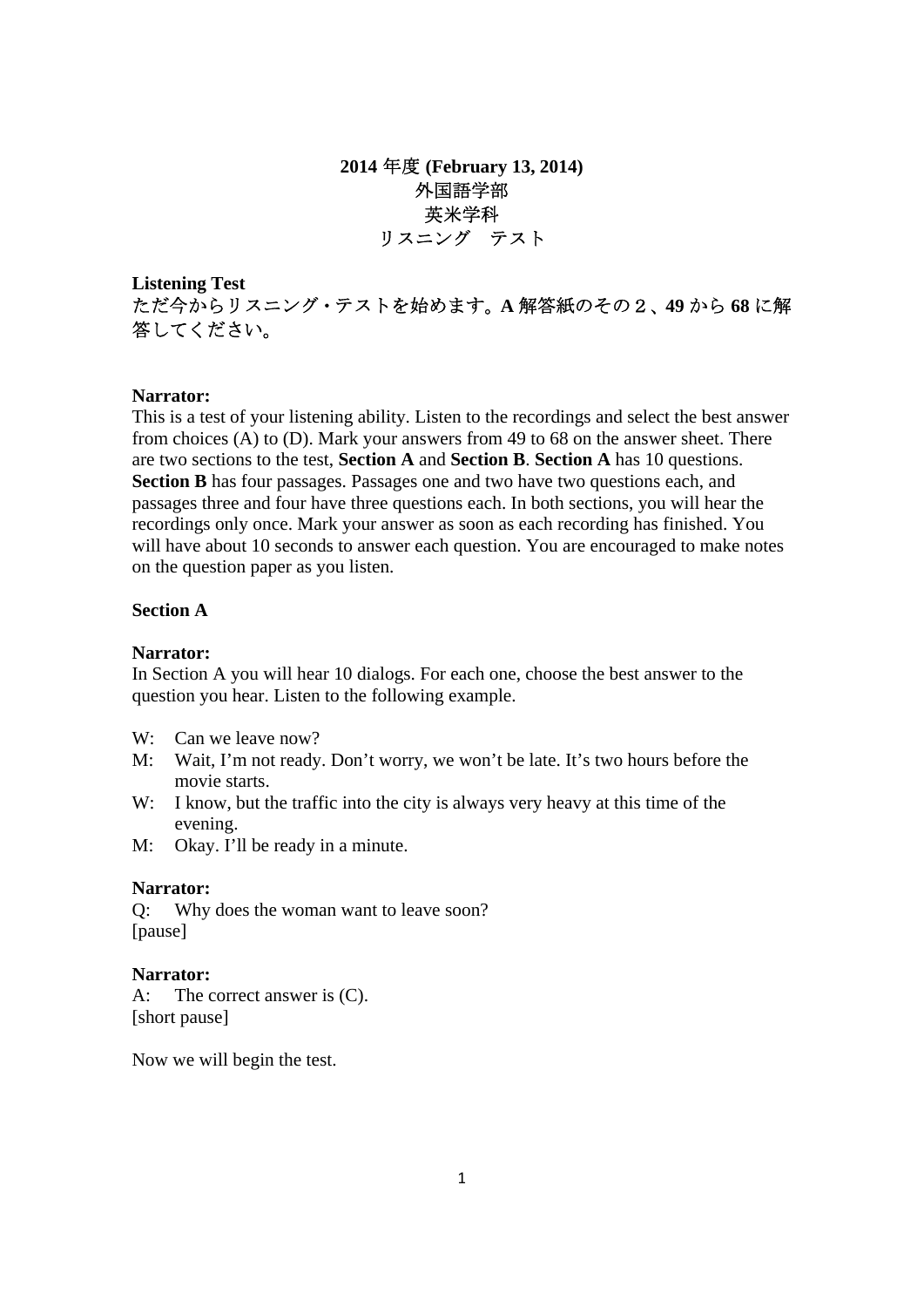- M: Can I use the car tomorrow? I have to go to the bookstore.
- W: Sure, but I want to use it to go shopping from 10 until 12.
- M: That's okay. I plan to go in the afternoon, around 1 o'clock.
- W: That's fine. I'll need the car again at 4, though. Can you be back by then?
- M: No problem. I should be back by 3 o'clock, at the latest.
- Question 49. At about what time will the man use the car to go to the bookstore?

### Dialog 2

- M: I'm sorry to be a nuisance, but I've been thinking about our holiday plans again.
- W: Oh, no! I thought we'd agreed to go to Thailand and Bali. Don't tell me you've changed your mind again?
- M: To be honest, I'm really not that keen anymore on our original plan. I've been thinking about it, and I thought we might try Australia or New Zealand instead.
- W: This is a bit of a sudden change, isn't it? But, I agree that we should skip Thailand this time because we've been there already. I was really looking forward to visiting Bali, though.
- M: Yeah, me too. So let's go there first and then travel on to Australia or New Zealand afterwards. They're not that far away, and so it shouldn't be too expensive to get there.
- W: That's a great idea. I wouldn't mind visiting New Zealand, but I'm not sure about Australia. Let me think about it for a little longer.

M: Sure. But we have to decide soon.

Question 50. Which country will the man and woman no longer visit on their holiday?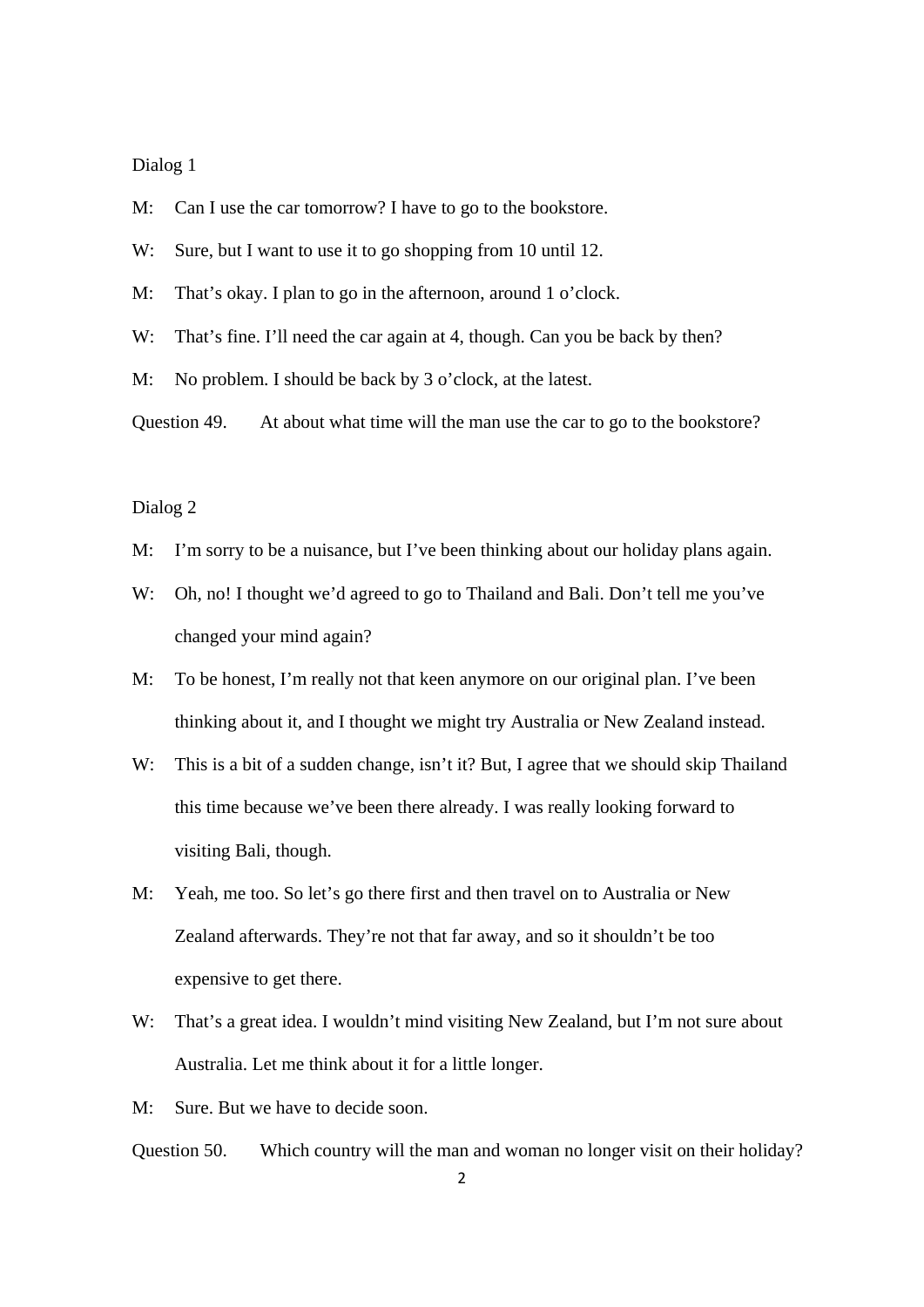W: That was without doubt one of the worst movies I've seen in a long time.

- M: I agree. The acting was terrible. At least the special effects were good, but…
- W: But they couldn't hide the fact that there was no real story! And I hated the music. It didn't go with the action at all.
- M: I know what you mean. And I'm surprised at Johnny Depp, he usually makes really good movies. Perhaps he just needed the money.
- W: I doubt it. He's got more than enough money. I think he just chose to be in the wrong movie.
- Question 51. What was the best thing about the movie?

## Dialog 4

 Traffic was brought to a complete stop around the city's main railway stations for several hours this afternoon. Hundreds of angry taxi drivers blocked the streets with their cars in protest at a new plan by the city council. Until now, all taxis had been issued a free permit allowing them to pick up passengers in front of railway stations. However, the city council has now decided to impose an annual charge of a thousand dollars on each taxi that wants to enter any of the city's stations. Taxi drivers claim that such a high charge will seriously reduce profits and some taxi companies may even go out of business.

Question 52. What happened this afternoon around the main railway stations?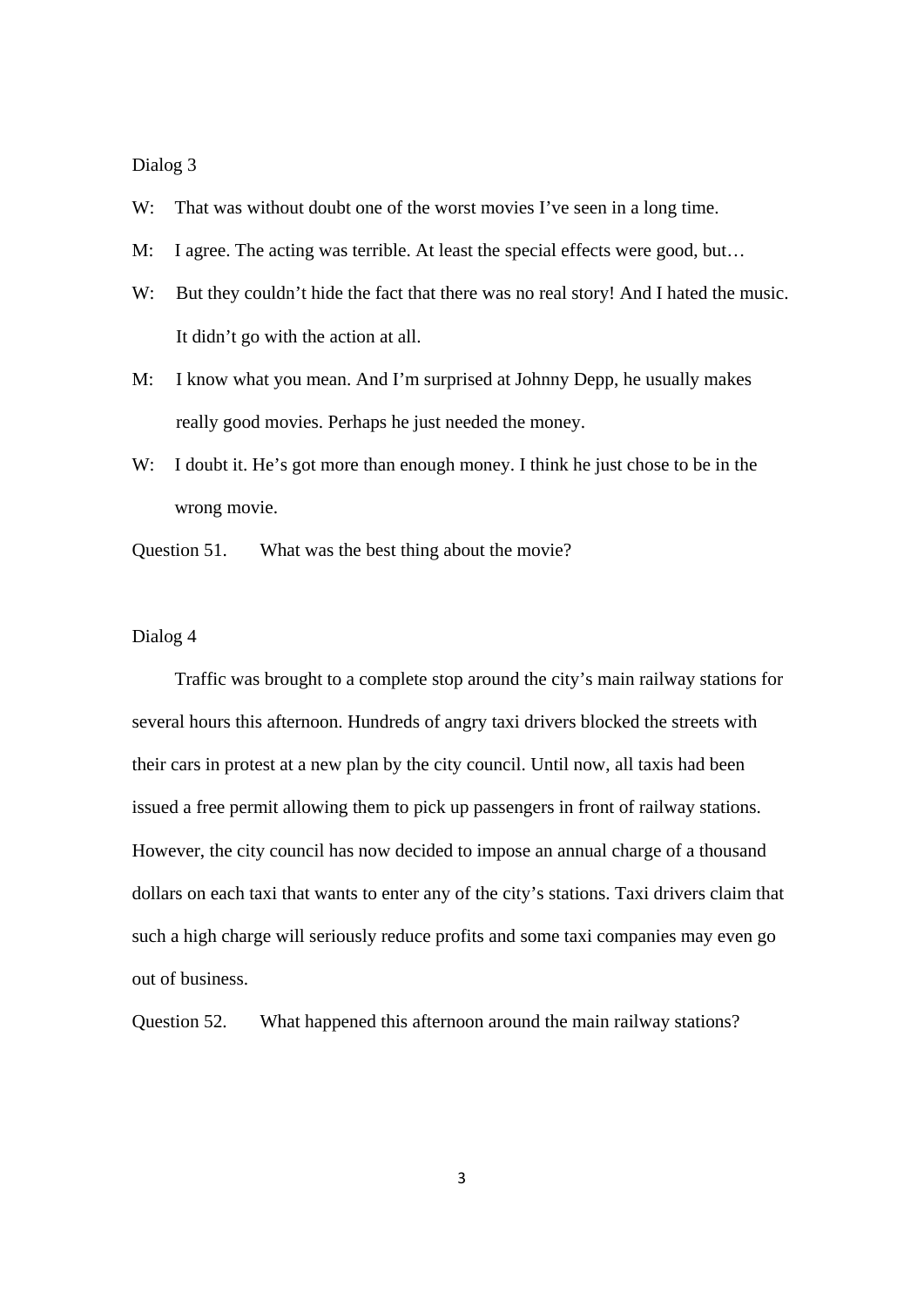M: I give up!

- W: What's the matter, John?
- M: There's something wrong with my notebook computer.
- $W^{\dagger}$  What is it?
- M: I've been working on a report for the past hour. I tried to save the data but my computer just died. I can't get it to restart.
- W: Was it working okay when you opened it earlier? Are you sure you used the right password?
- M: Yes. I'm sure I did. I was writing the report and then the screen suddenly went blank. I just can't figure it out.
- W: I have a feeling that I may know what's wrong.
- M: What?
- W: I think you may have been working on battery power.
- M: Err…You could be right.
- W: Plug in your computer and let's look for your report on the hard drive.
- M: Thanks Suzie. I hope the data's not damaged.

Question 53. Why couldn't the man use his computer?

### Dialog 6

- M: Sorry to keep you waiting. I almost didn't make it.
- W: You're 40 minutes late. Did you get lost, or something?
- M: No. Just before I got on the train for the airport, I realized I'd left my passport on the kitchen table. So I had to rush back home to get it.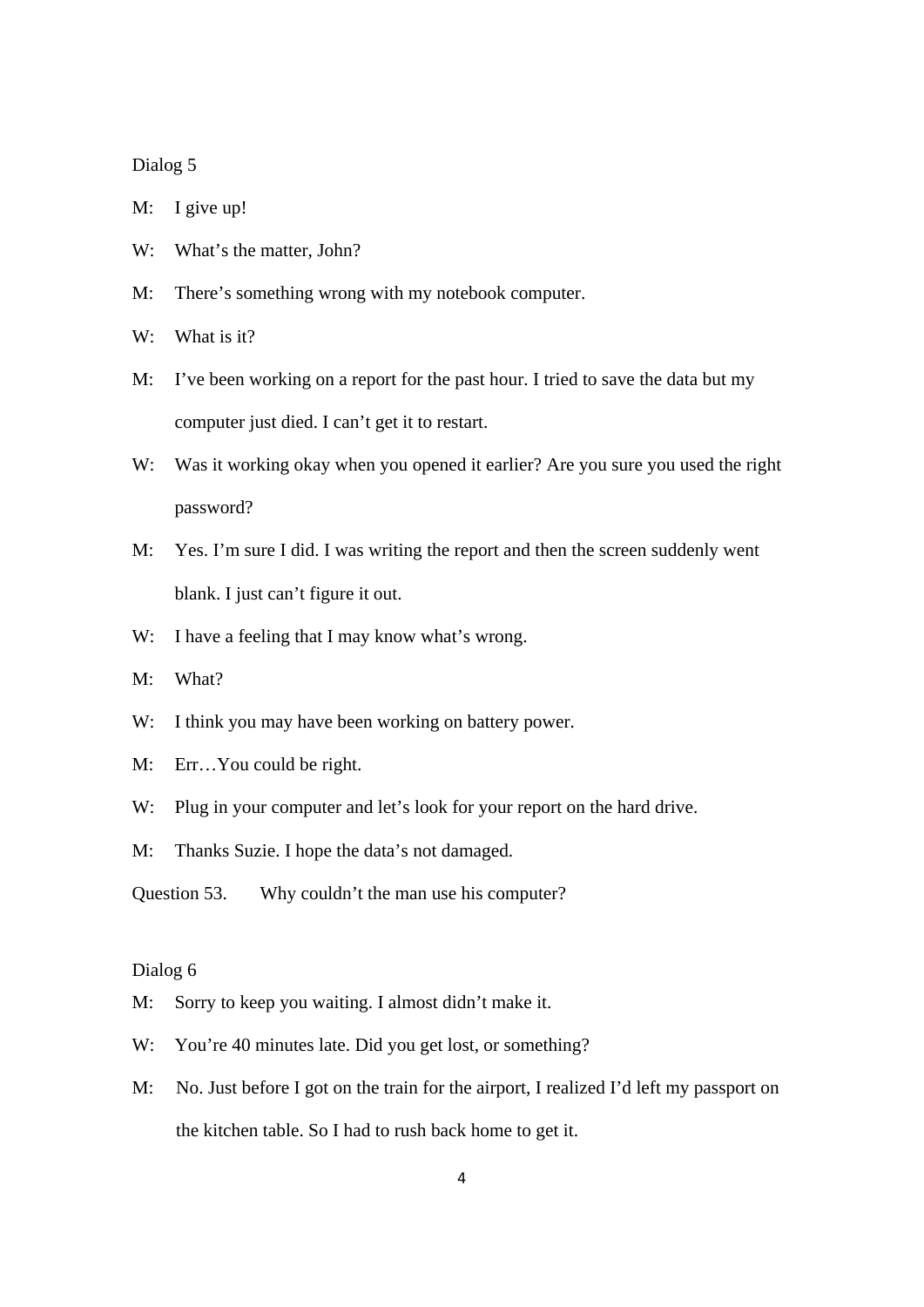- W: Oh no. Well, we'd better find the check-in counter before it closes.
- M: Yeah, let's go. I'm so sorry about making you wait so long.
- W: No worries. The good thing is that you made it here.
- Question 54. Why was the man late meeting his friend?

- W: Hello, Wilson's Department Store, lost property office. Can I help you?
- M: Hello, I may have lost some keys in your store on Thursday afternoon, the day before yesterday.
- W: Somebody did hand in some keys on Friday morning which may be yours. Can you describe them?
- M: There are two keys on a purple key ring.
- W: Yes, that sounds like the key ring that was handed in.
- M: Fantastic! Unfortunately, I can't collect the keys today. I'll come tomorrow, instead.
- W: I'm sorry, but the office is closed on Sundays. We're open Monday to Saturday, from 10:00 in the morning till 7:00 in the evening.
- M: Okay. Thank you for your help. I'll see you on Monday.

Question 55. On what day is this conversation taking place?

### Dialog 8

W: Excuse me, I'm trying to get to Meadowfields Park. Do you know how to get there?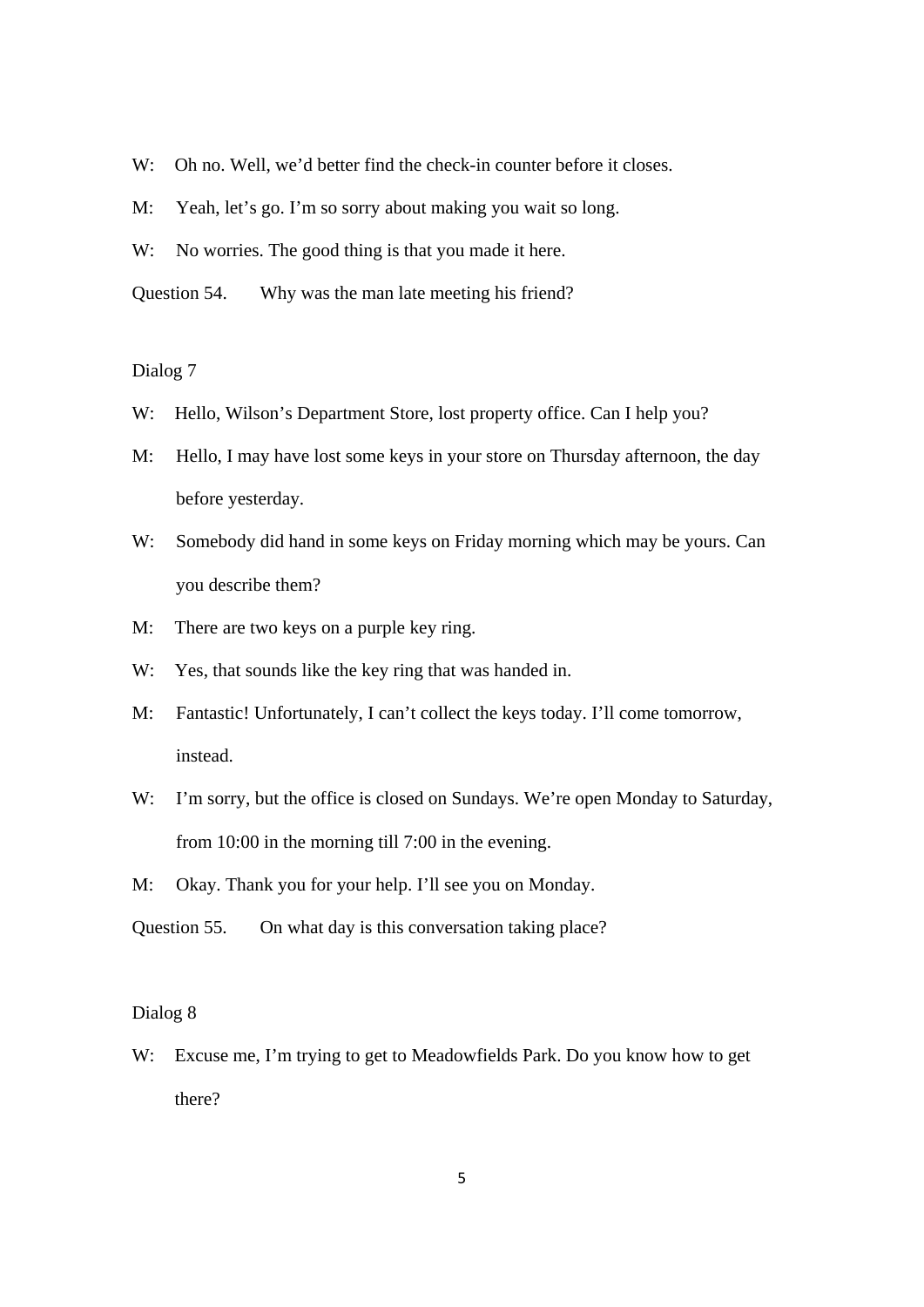- M: Ah, well from here, you could take the subway or a bus. The bus stops right in front of the main entrance to the park, but it will take you around forty-five minutes. The subway is quicker and you have two routes to choose from.
- W: How long will it take by subway?
- M: If you take the City Line and then change to the Metro Line, the trip takes about thirty minutes. You can get there directly by the City Line. You won't have to change trains, but it will take you about ten minutes longer.
- W: How about by taxi?
- M: Surprisingly, it's actually slower than the subway. It's also the most expensive way to get there.
- W: Thanks for your help.
- Question 56. Which is the quickest way to get to Meadowfields Park?

- M: I just don't know what to wear to Christopher's graduation ceremony tomorrow.
- W: Well, your black suit and white shirt look good together. And this yellow tie would go well with them.
- M: But yellow looks too casual.
- W: All right then, how about the blue one instead?
- M: Mmm, are you sure? I don't think it goes well with the suit. Maybe this red tie would be better.
- W: For goodness' sake, can't you make up your mind? Just go with the blue tie! It'll match anything
- M: Okay. But with a gray shirt instead of white.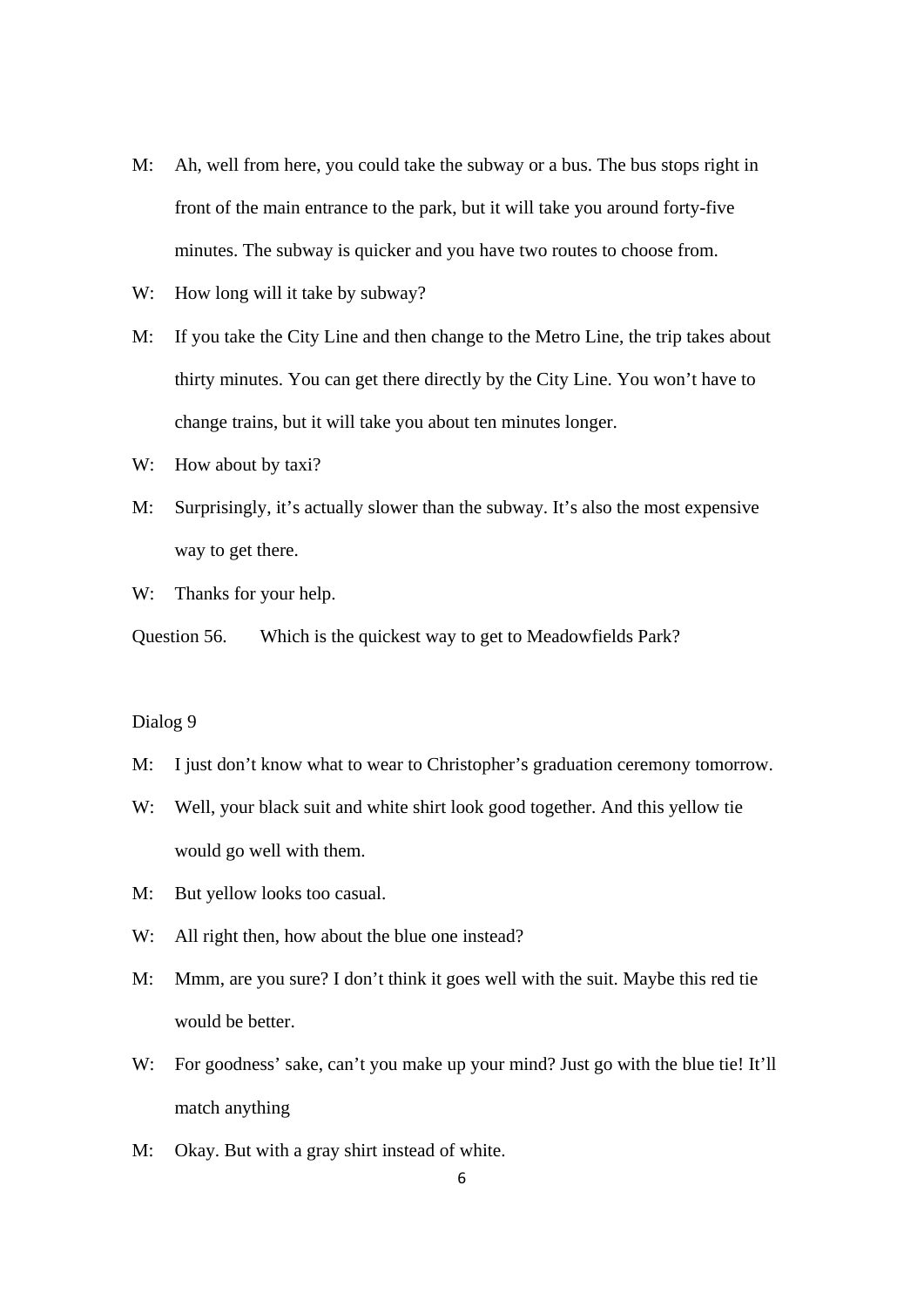W: Yes, that would look good.

Question 57. What color tie will the man wear to the graduation ceremony?

Dialog 10

- M: Hello Mrs. Alexander. Could I talk to you about your piano practice?
- W: Yes, of course, Mr. Pope. Am I playing too loud?
- M: Not exactly. I know that you want to practise as much as you can to prepare for your piano competition. But 6 o'clock in the morning is a little too early for me to wake up to the sound of music.
- W: Oh dear, I'm sorry, I didn't realize my playing was disturbing you.
- M: Yes, I'm afraid that it is. Do you think you could delay practising until 8 o'clock on weekday mornings and from 9 o'clock on Sunday mornings? It would also be nice if you could stop playing by 10 o'clock in the evening.
- W: Yes, of course. I'll do as you suggest. I'm so sorry to have bothered you, Mr. Pope.
- M: Thank you for being so understanding, Mrs. Alexander.
- Question 58. At what time does the woman agree to start practising the piano on Sundays?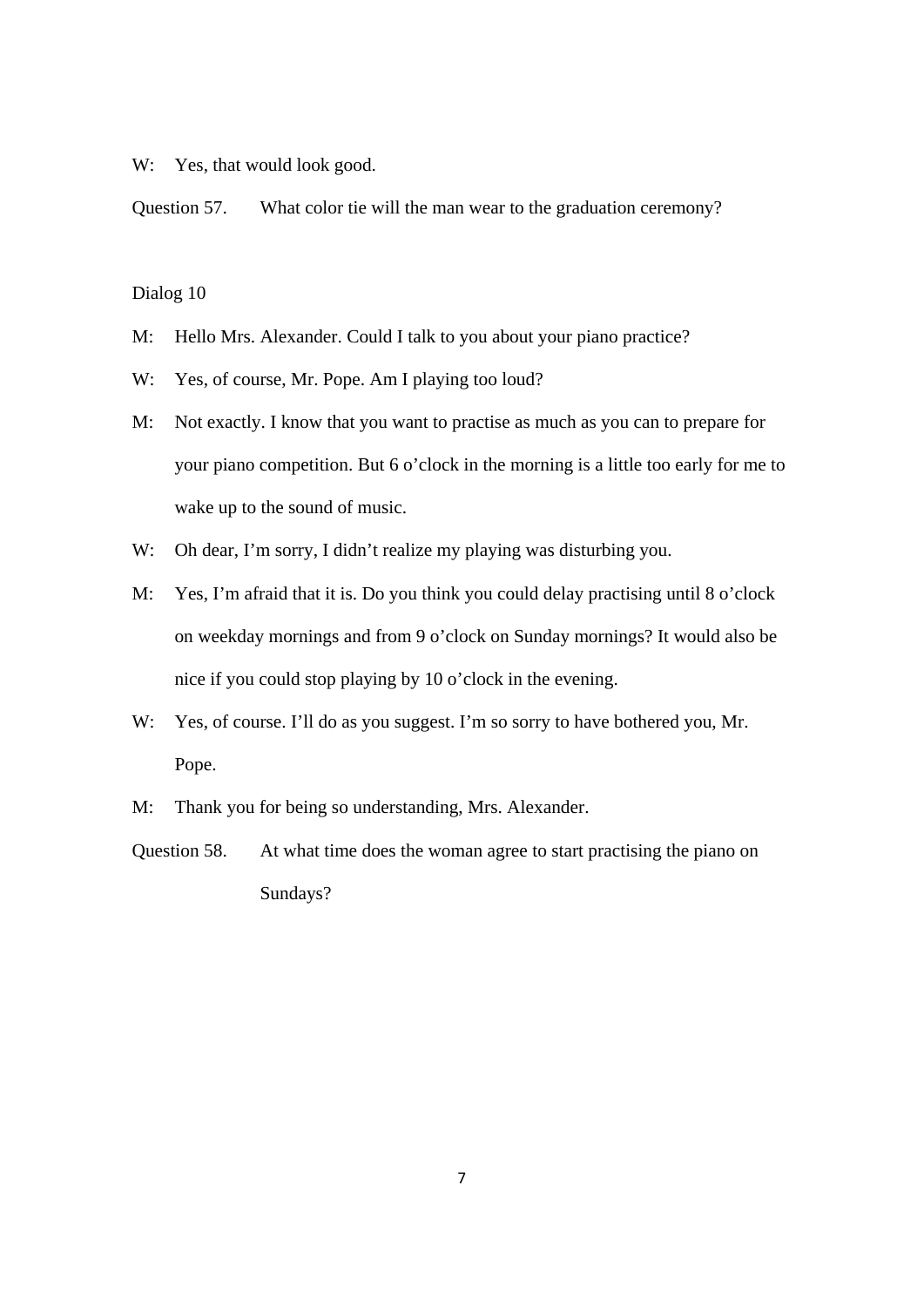### **Section B**

### **Narrator:**

In **Section B**, you will hear four passages. Passages one and two have two questions each, and passages three and four have three questions each. All the questions are printed in the test booklet. Mark your answers on the answer sheet as soon as each recording has finished.

### Passage 1

- M: Hello. The Palace Restaurant. May I help you?
- W: Yes, please. I'd like to reserve a table for lunch for the day after tomorrow.
- M: I see. For how many people?
- W: Err, there'll be 15 of us.
- M: Oh, right. Well look, I'm sorry, but we won't be able to seat you all together at one table. And I'm afraid that even two tables won't be possible at lunch time. We will have to use three tables. Would that be okay?
- W: Yes. That's fine.
- M: Can I take your name, please?
- W: My name is Jenny Byron. Oh,... one moment! I forgot to include myself! Can you make it sixteen people?
- M: Certainly, but that means we'll have to use four tables instead of three.
- W: Okay, if there's no other option.
- M: Thank you, madam. I shall make the reservation right away–for the… 12th of August. We look forward to seeing you and your guests for lunch the day after tomorrow, Ms Byron.
- W: Thank you so much.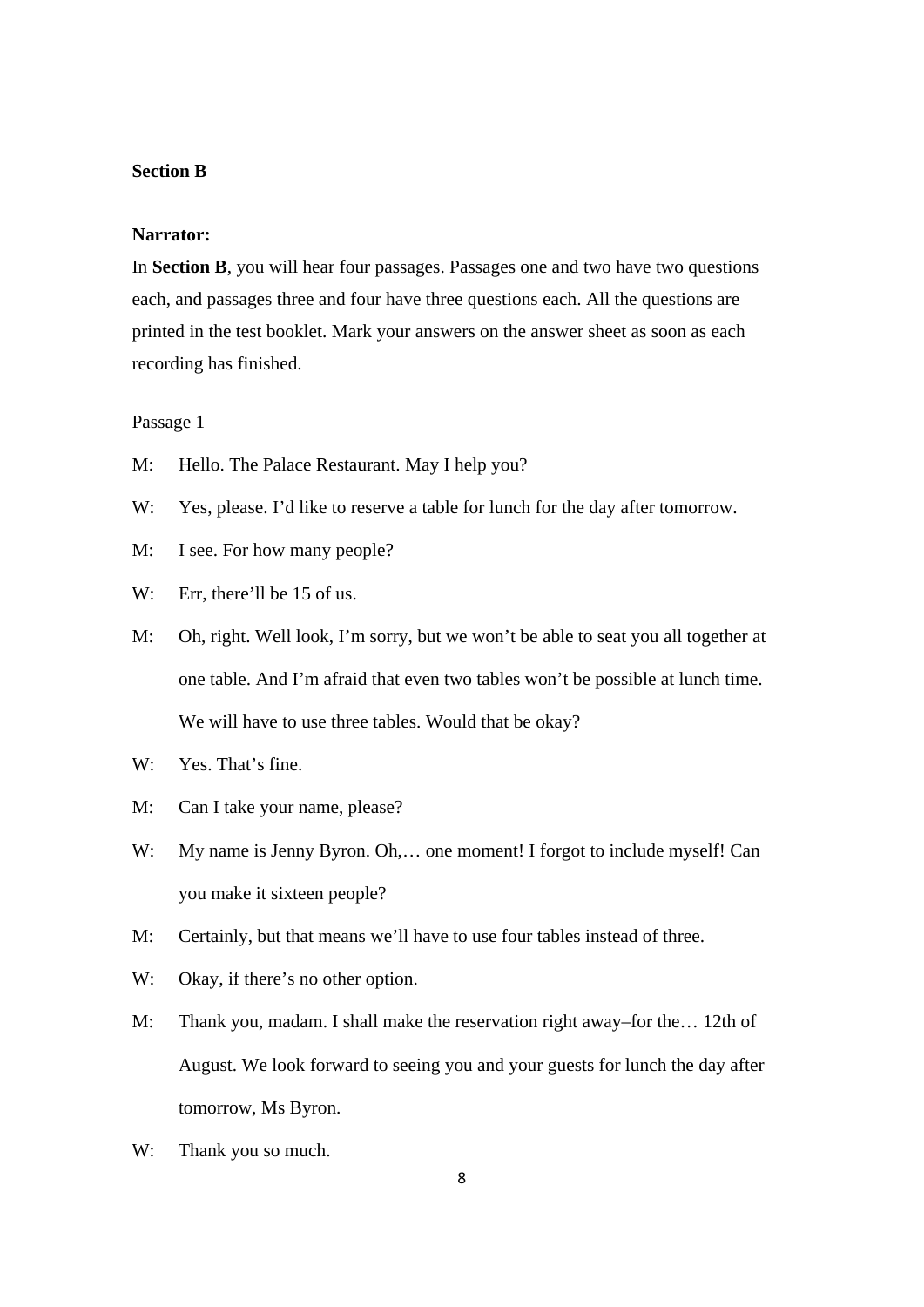Passage 2

- M: Can we check the homepage for that new zoo which was advertised on TV a few days ago? Maybe we can go there during the holiday next week.
- W: Okay. I've already got the webpage open. First of all, it's further than I thought. It'll take an hour and a half on the highway and then another hour on local roads.
- M: So, two and a half hours, eh. I can probably do it in two hours, if I try.
- W: You probably can, the speed you drive.
- M: So, how much does it cost to enter the zoo?
- W: \$20 each for you and me. \$10 for Tommy because he's seven years old. Amy's three, so it's only five dollars for her. Susan's just a baby, so she'll be free.
- M: What about my parents?
- W: They're over 60. That means that each of them will cost the same as Tommy.
- M: It's not cheap going to the zoo nowadays, is it?

### Passage 3

- W: Today, I'm going to talk to George Wilson. George has been a sea fisherman for 50 years, but will retire in a few months' time. George, can you explain to our listeners why you became a fisherman?
- M: Well, me and my family lived by the sea and I loved fishing from being very young. It was the only job I ever thought about doing. My father wasn't a fisherman – he made sails for boats – but he encouraged me nonetheless. It was a wonderful job all those years ago, not like today.
- W: What does it take to be a fisherman?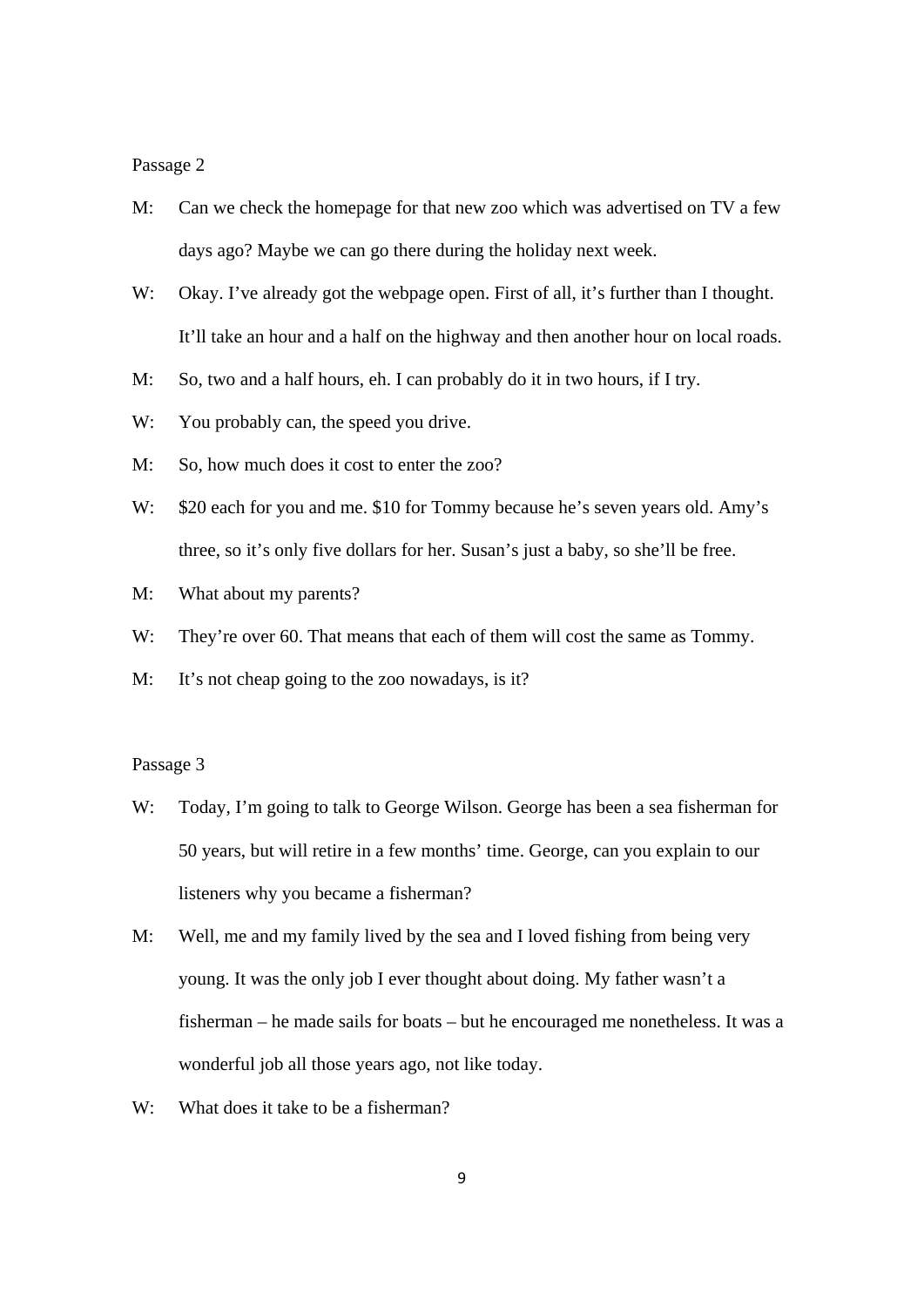- M: You really have to want to do the work. It's a hard life. And there's so much to learn. For instance, you've got to know how to repair the boat engine when it breaks down – something that I found easy. I have terrible problems working the radio, though. I've never been able to understand electrical things. But I suppose one of the most difficult things for younger fishermen is being away from family and friends for weeks at a time. But I got used to it pretty quickly and my family never complained.
- W: So, what's the thing you've enjoyed most about being a fisherman?
- M: It used to be the money! But not anymore. I suppose, if I'm really honest, the thing I've always loved is the fact that each day's different. I love the unpredictability of life at sea. I could never work in an office, or anything indoors. Too boring. I'd miss the smell of the sea and the feel of the wind. The exercise keeps me fit, too. I'm 65 soon, but I feel 20 years younger. I've had a great life as a fisherman. I've got nothing to complain about.
- W: Thank you for talking with us today, George. And we hope you enjoy your retirement.

#### Passage 4

- M: It's 6:00. Why aren't the doors open? We've been here for more than an hour.
- W: Jack, you're too impatient. The doors don't open for a half an hour. Anyway, the show's not going to start until 7:30.
- M: I know. I know. But I've been waiting to see Jason Mraz for years.
- W: You mean that you've never seen him in concert?